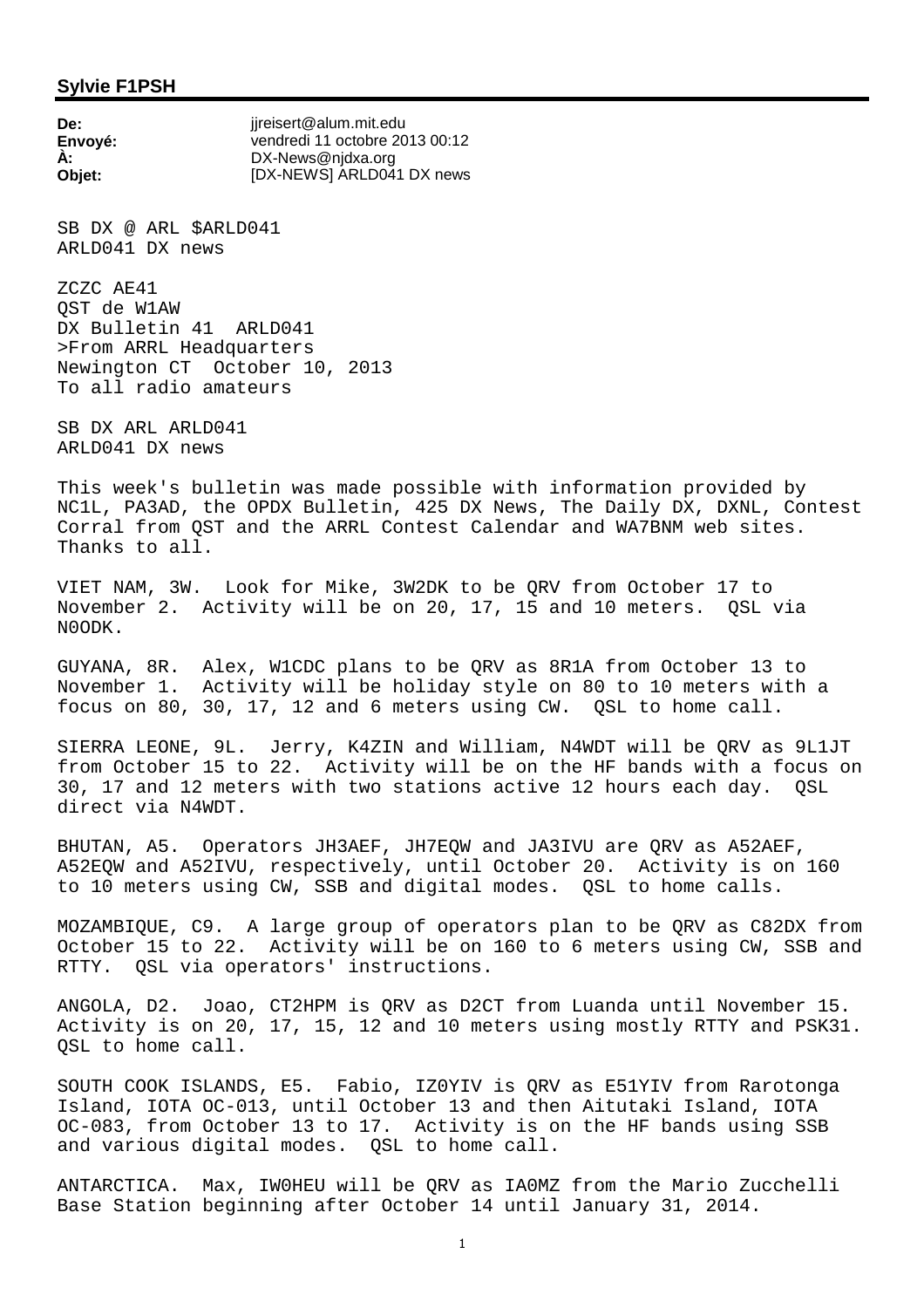Activity will be mainly on 20 meters SSB in his spare time. QSL via IW0EFA.

SVALBARD, JW. LA9DL and LA7XK are QRV as JW9DL and JW7XK, respectively, until October 14. They will be active as JW5X in the Scandinavian Activity SSB contest. QSL via operators' instructions.

LITHUANIA, LY. The national Lithuanian ham radio organization Lietuvos Radijo Megeju Draugija is QRV as LY75RMD during October in celebration of its 75th anniversary. QSL via bureau.

SEYCHELLES, S7. Andrea, IZ1MHY is QRV as S79MHY from Praslin Island, IOTA AF-024, until October 17. Activity is on 160 to 10 meters using all modes. QSL to home call.

PALAU, T8. Kiichi, JF1LUT is QRV as T88IK from Arakabesan Island, IOTA OC-009, until October 15. Activity is on 17 to 6 meters using only SSB. QSL to home call.

TURKEY, TA. Special event station TC90TC will be QRV from October 14 to 21 to celebrate the 90th anniversary of the Turkish Republic. Activity will be on the HF bands with all modes. QSL via TA1HZ.

CONGO (REPUBLIC OF), TN. Operators PA3A, PD1AEG, PA8AD and PA8AN will be QRV as TN2MS from October 12 to 24 while part of the 4th DAGOE Mercy Ships Radio DX-Pedition. Activity will be on the HF bands using CW, SSB and RTTY as time permits. QSL via PA3AWW.

EUROPEAN RUSSIA, UA. Special event station R100MFF will be QRV from October 15 to December 15 to commemorate the 100th birthday of the legendary radio operator Michail Fjodorowitsch Feofanov. QSL via UA4AM.

ST. KITTS AND NEVIS ISLANDS, V4. John, W5JON and Cathy, W5HAM are QRV as V47JA and V47HAM, respectively, from St. Kitts until November 10. Activity is on the HF bands using SSB and digital modes. W5JON will be QRV as V49J in the upcoming CQ WW SSB contest. QSL via operators' instructions.

MICRONESIA, V6. Yuki, JH1NBN is QRV as V6P from Pohnpei until October 17. Activity is on 80 to 6 meters using SSB in his free time. QSL to home call.

LORD HOWE ISLAND, VK9L. Fred, VK3DAC plans to be QRV as VK9DAC from October 14 to 20. Activity will be on 80, 40, 20, 15, 10 and 6 meters during his morning and evening hours. QSL to home call.

INDONESIA, YB. Budi, YF1AR will be QRV as YF1AR/0 from Payung Besar Island, IOTA OC-177, from October 12 to 15. Activity will be on 40 to 10 meters using mainly SSB with some CW. QSL via N2OO.

THIS WEEKEND ON THE RADIO. North American RTTY Sprint, Oceania DX CW Contest, SKCC Weekend CW Sprintathon, NCCC RTTY Sprint Ladder, NCCC Sprint, Makrothen RTTY Contest, Microwave Fall Sprint, Scandinavian SSB Activity Contest, QRP ARCI Fall QSO CW Party, EU Autumn CW Sprint, Arizona QSO Party, Pennsylvania QSO Party, FISTS Fall CW Sprint, PODXS 070 Club 160-Meter Great Pumpkin PSK31 Sprint and the UBA ON CW Contest will certainly keep contesters busy this upcoming weekend. Please see October QST, page 89, and the ARRL and WA7BNM contest web sites for